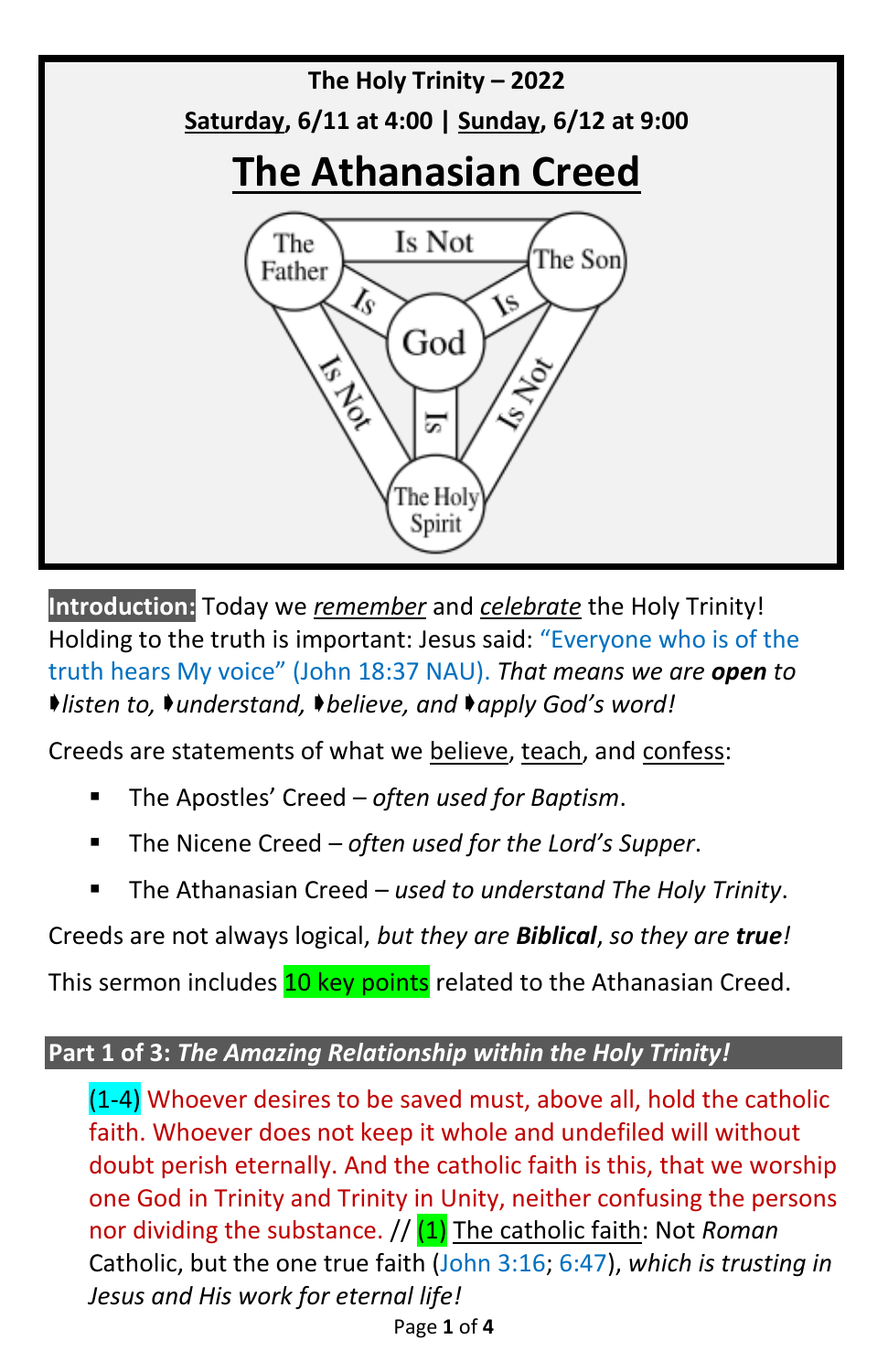(5-6) For the Father is one person, the Son is another, and the Holy Spirit is another. But the Godhead of the Father and of the Son and of the Holy Spirit is one: the glory equal, the majesty coeternal. // (2) *Logically* God must be three **OR** one, but *through the Bible* and *our God-given faith*, **we believe God is 3-IN-1**! Three Persons – *the Father, the Son, and the Holy Spirit*, yet *One God!* Each Person is \*worthy of honor, \*full of power, and \*existing together in eternity.

(7-18) Such as the Father is, such is the Son, and such is the Holy Spirit. The Father uncreated, the Son uncreated, and the Holy Spirit uncreated; the Father infinite, the Son infinite, the Holy Spirit infinite; the Father eternal, the Son eternal, the Holy Spirit eternal. And yet they are not three Eternals but one Eternal, just as there are not three Uncreated or three Infinites but one Uncreated and one Infinite. In the same way, the Father is almighty, the Son almighty, the Holy Spirit almighty; and yet they are not three Almighties but one Almighty. So the Father is God, the Son is God, the Holy Spirit is God; and yet they are not three Gods, but one God. So the Father is Lord, the Son is Lord, and the Holy Spirit is Lord; and yet they are not three Lords but one Lord. //  $(3)$  None of the Three Persons  $*$ are created or  $\star$  can be limited. Each Person is eternal, each Person is almighty, each Person is God, and each Person is Lord, yet, *in each case*, **NOT 3 BUT 1**. Something more practical: God's power is unlimited: "…with God all things are possible" (Matt. 19:26 NAU). God invites us to cast all our anxiety on Him  $(1$  Pet. 5:7) *wonderful*; but all who continue without repentance – *horrible* (Heb. 10:26-27). *Creed Confession*: **LSB 319, 1-18**

**HYMN:** God Loved the World So That He Gave

## **Part 2 of 3:** *The Equality and Unity of the Holy Trinity!*

(19) Just as we are compelled by the Christian truth to acknowledge each distinct person as God and Lord, so we are also prohibited by the catholic religion to say that there are three Gods or Lords. // (4) **3-IN-1** is *beyond our comprehension*; we believe in **God** the F, **God** the S, and **God** the HS, *yet NOT 3 Gods, BUT 1 God!* Why? Because God has revealed Himself to us in His word as **3-IN-1**.

(20-23) The Father is not made nor created nor begotten by anyone. The Son is neither made nor created, but begotten of the Father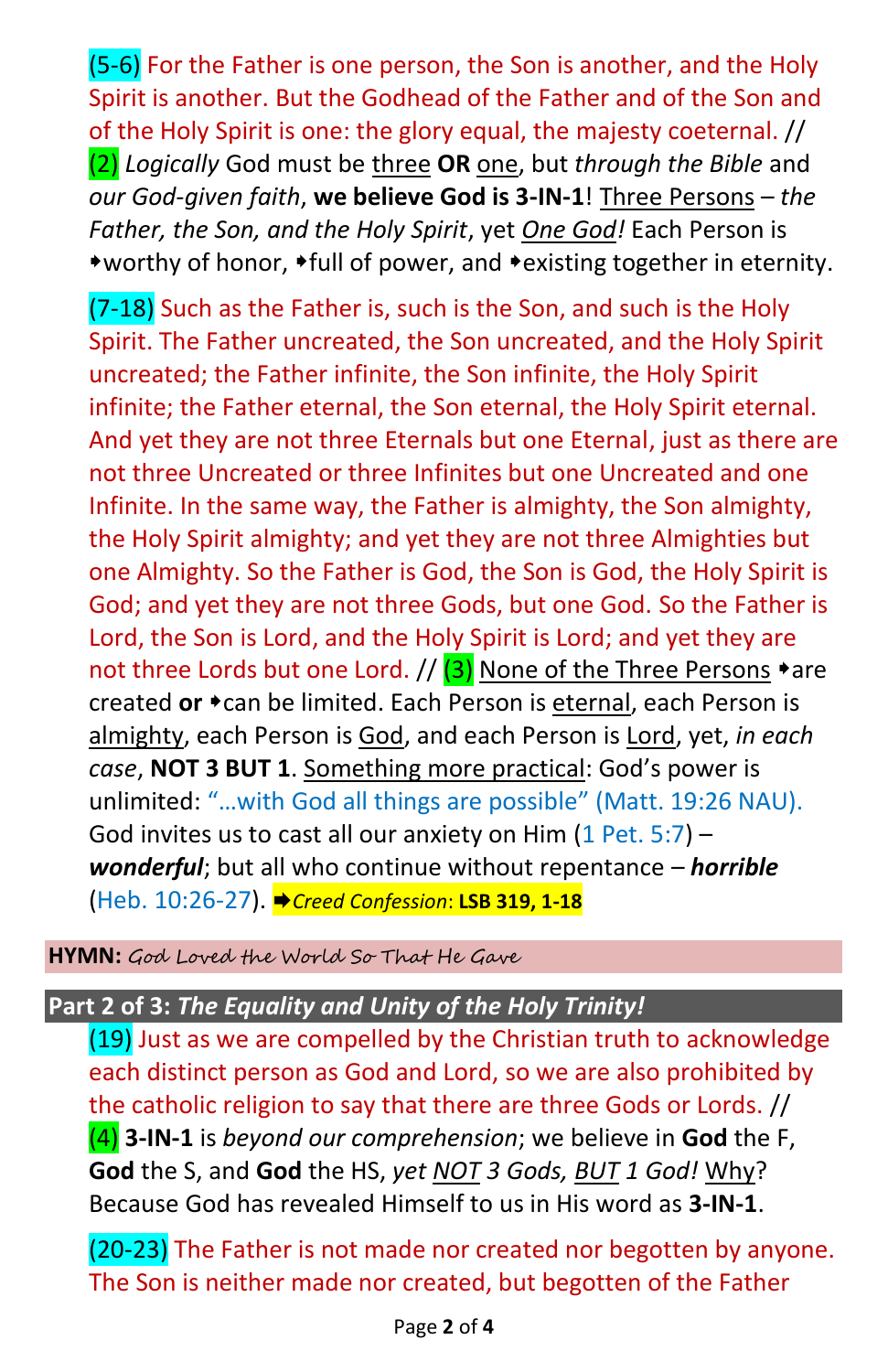alone. The Holy Spirit is of the Father and of the Son, neither made nor created nor begotten, but proceeding. Thus, there is one Father, not three Fathers; one Son, not three Sons; one Holy Spirit, not three Holy Spirits. // (5) What is God's origin? *He has always existed!* No Person of the Godhead was created. To distinguish the Three Persons, *the Son was begotten of the Father*, that means He was of one substance with the Father (Nicene Creed), *(we were not begotten, but adopted – Gal. 4:5)*; and **I** the HS proceeds from both the Father and the Son (John 14:16-17; 16:7).

(24-26) And in this Trinity none is before or after another; none is greater or less than another; but the whole three persons are coeternal with each other and coequal, so that in all things, as has been stated above, the Trinity in Unity and Unity in Trinity is to be worshiped. Therefore, whoever desires to be saved must think thus about the Trinity.  $//$  (6) In our limited way of thinking, we tend to put the **F first**, the **S second**, and the **HS third**, *yet God has not revealed Himself in such ways*. When it comes to the truth, Jesus did *NOT* say: repent and *understand! BUT* He did say: repent and *believe!* No one has figured God out; instead, God has revealed Himself to us by His Spirit through His word! *The three creeds beautifully summarize* what God has revealed! ♦ Creed Confession: LSB **319-320, 19-26**

**HYMN:** God Loved the World So That He Gave

## **Part 3 of 3:** *Our Lord Jesus Christ and His Saving Work!*

(27-31) But it is also necessary for everlasting salvation that one faithfully believe the incarnation of our Lord Jesus Christ. Therefore, it is the right faith that we believe and confess that our Lord Jesus Christ, the Son of God, is at the same time both God and man. He is God, begotten from the substance of the Father, before all ages; and He is man, born from the substance of His mother in this age: perfect God and perfect man, composed of a rational soul and human flesh; equal to the Father with respect to His divinity, less than the Father with respect to His humanity.  $//$  (7) The incarnation is when the Son of God – *from eternity*, put on flesh from the Virgin Mary. Beginning then and continuing forever, *He is both God and Man*. Since we have flesh and blood, He put on flesh and blood *to*